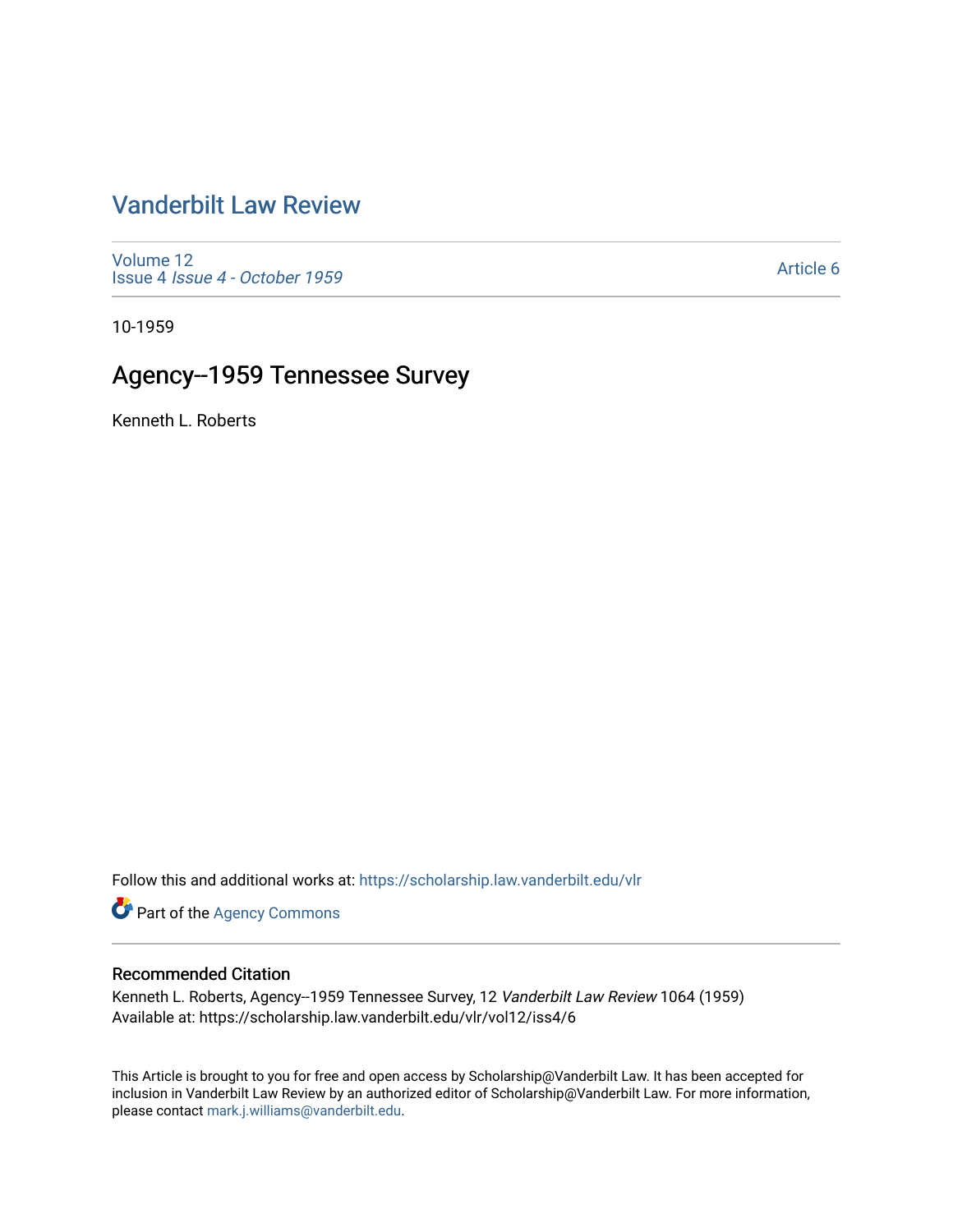## **AGENCY-1959 TENNESSEE** SURVEY

#### **KENNETH** L. ROBERTS\*

I. **LABILTY** OF MASTER TO **SERVANT A.** *Common Law*

B. *Statutory* Modifications

II. **RESPONDEAT** SUPERIOR A. *Servant and Subservant* B. *Sheriffs Liability for Acts of Deputies*

III. CREATION OF AGENCY RELATIONSHIP

ż ź.

#### I. LIABIITY OF MASTER TO **SERVANT**

#### *A. Common Law*

Several decisions of the Tennessee and sixth federal circuit appellate courts during the survey period dealt with the nature and scope of duties owing by master to servant. A prefatory review of applicable common law principles should aid understanding of these cases.

Broadly categorized, the master's common law obligations to his servant are fivefold. (1) To afford a reasonably safe place to work.<sup>1</sup> The servant must be protected from dangers known to the master or those which might have been discovered by the exercise of reasonable diligence. If the danger is known or patently obvious and appreciated by the servant, he may be found to have assumed the risk.2 (2) To initially furnish reasonably safe appliances, tools and implements. Supplying instruments known to be dangerous to the user or other servants, or which could have been so known by reasonable inspection, constitutes a breach of the master's duty. Again, the servant may assume the risk of obvious defects.3 (3) As an alternative to the first-

\*Assistant Professor of Law, Vanderbilt University; member, Tennessee bar.

1. Moore Coal Co. v. Brown, 166 Tenn. 516, 64 S.W.2d 3 (1933); Casey- Hedges Co. v. Gates, 139 Tenn. 282, 201 S.W. 760 (1917); Griffin & Son v. Parker, 129 Tenn. 446, 164 S.W. 1142 (1914); Smith v. Dayton Coal & Iron Co., 115 Tenn. 543, 92 S.W. 62 (1905); Virginia Iron Co. v. Hamilton, 107 Tenn. 705, 65 S.W. 401 (1901); Duncan v. Dickie Rector Lumber Co., 31 Tenn. App. 155, 212 S.W.2d 908 (1948). 2. *E.g.,* Cincinnati, N.O. & T.P. Ry. v. Brown, 158 Tenn. 75, 12 S.W.2d 381

(1928); Acme Box Co. v. Gregory, 119 Tenn. 537, 105 S.W. 350 (1907); Iron Co. v. Pace, 101 Tenn. 476, 48 S.W. 232 (1898); Tennessee Cent. Ry. v. Shack-lett, 24 Tenn. App. 563, 147 S.W.2d 1054 (1940); Nashville, C. & St. L. Ry. v. Pollard, 14 Tenn. App. **388** (1931). A fuller discussion of the doctrine of assumption of the risk is had below.

3. See generally, Jessie v. Chattanooga Golf & Country Club, 173 Tenn. 536, 121 S.W. 557 (1938); Memphis St. Ry. v. Stockton, 143 Tenn. 201, 226 S.W. 1107 (1920); Carey Roofing & Mfg. Co. v. Black, 129 Tenn. 30, 164 S.W. 1183

1064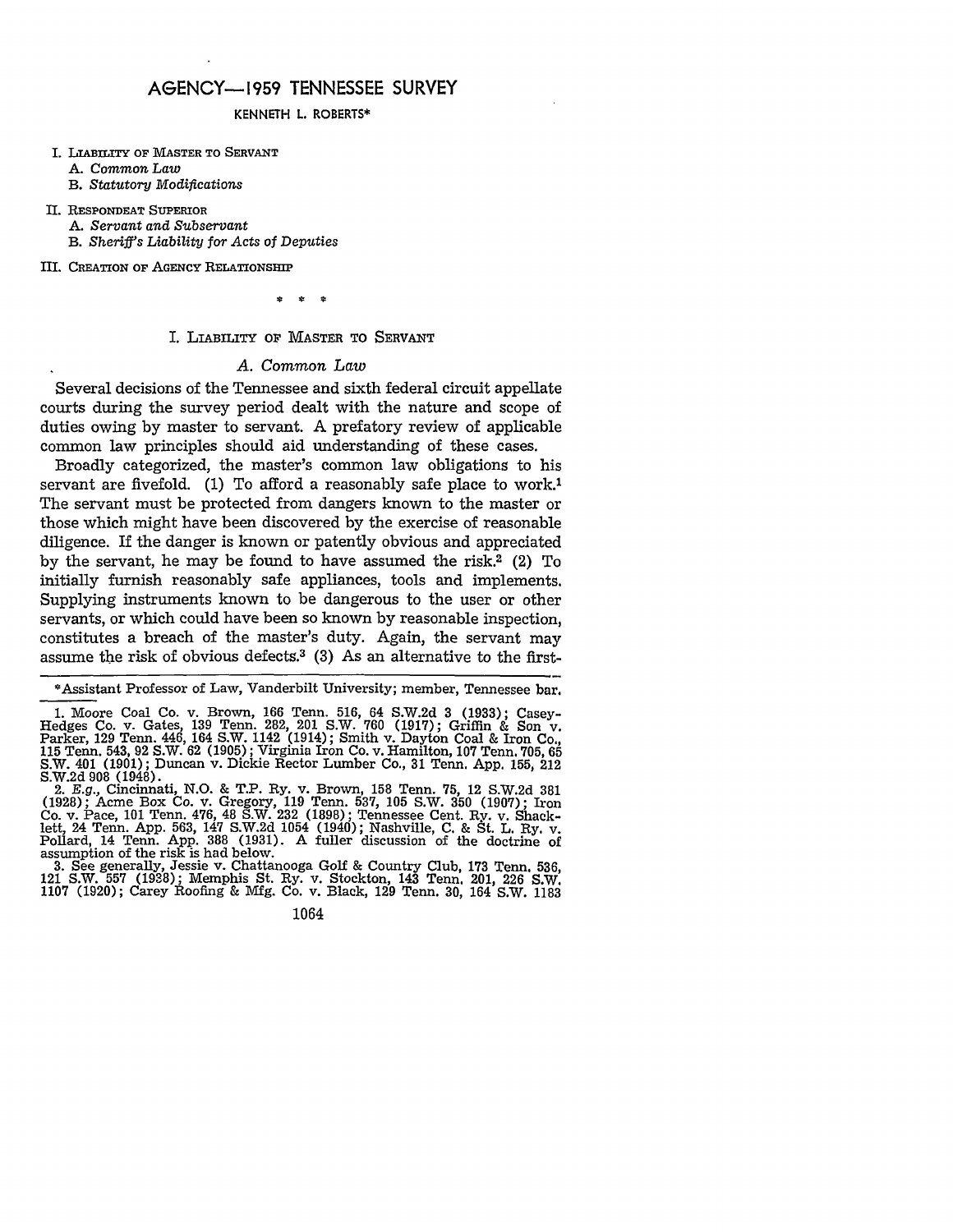mentioned obligation, the master must warn the servant of the risks of unsafe conditions or dangers, existing or impending, of which the former knows or should discover by the exercise of proper care, and which he should realize that the servant may not discover by the exercise of due care.4 Warning may not be required where the danger is obvious.<sup>5</sup> (4) To provide a suitable number of competent fellow servants.6 (5) Where the nature of the work demands it, the master may be under an obligation to promulgate and enforce safety regulations 'for the conduct of employees.7 In fulfilling these responsibilities, the master must conduct his business in the light of knowledge which he has, and of that which is attributable to him because of superior attainments.8 He may be under a duty to know the human nature of his servants, and to foresee the probable occurrence of sporadic negligent acts.9 The standard imposed upon the master is one of reasonable care-he is not an insurer.10

The above obligations are commonly denominated "absolute," "continuing," and "nondelegable." That is, they may be delegated to another, but liability for improper conduct of the delegatee continues with the master. $11$ 

(1913); Virginia Iron Co. v. Hamilton, 107 Tenn. 705, 65 S.W. 401 (1901); Morriss Bros. v. Bowers, 105 Tenn. 59, 58 S.W. **328** (1900); Guthrie v. Louis-

ville & N. R.R., **79** Tenn. **372** (1883). See also 4 **VAND.** L. REV. **372** (1951). 4. **RESTATEMENT** (SECOND), AGENCY § 492 (1958) provides that the master has no duty to use care to make conditions safe if he warns the servant of the dangers, except (a) where required by statute; (b) where the servant is<br>not himself free to choose; (c) where it is understood that the master is to<br>assume the risk. If the servant is of a class who would normally know conditions, or if he represents himself as one who would discover the defects, then the master is under no duty to warn him unless the master knows that in spite of appearances the servant is unfamiliar with the conditions and will not realize the risks. For a unique case presenting the question of the employer's duty to warn employees of danger, see Union Carbide & Carbon<br>Corp. v. Stapleton, 237 F.2d 229 (6th Cir. 1956), and comment, O'Neal, Agency<br>—1957 Tennessee Survey, 10 VAND, L. REv. 972, 977 (1957). See also Pierce United States, 142 F.Supp. **721** (E.D. Tenn. 1955); Moon v. Chattanooga, 10 Tenn. App. 82 (1929).

**5. MEcHEM,** OUTLINES Or AGENCY §§ 581-82 (4th ed. 1952). 6. See, e.g., Southern Ry. v. Welch, 247 F.2d 340 (6th Cir. 1957), and comment, Hayes, *Agency*-1958 Tennessee Survey, 11 VAND. L. REV. 1168, 1172 **(1958).**

**7.** PROSSER, TORTS §§ 67-69 (2d ed. 1955).

**8. RESTATEMENT** (SECOND), AGENCY § 495 (1958).

9. *Id.* § 493.

10. For good general discussions of the principles set forth in the above textual paragraph see MEcnEM, OUTLINES OF AGENCY § **578** (4th ed. 1952); PROSSER, TORTS **§§ 67-69** (2d ed. 1955); RESTATEMENT (SECOND), AGENCY § 492 (1958).

11. Smith v. Dayton Coal & Iron Co., 115 Tenn. 543, 92 S.W. **62** (1905); Guthrie v. Louisville & N. R.R., 79 Tenn. 372 (1883); MECHEM, OUTLINES OF AGENCY § 585 (4th ed. 1952); RESTATEMENT (SECOND), AGENCY § 492 (1958). This principle is a complement to the fellow servant rule, discussed inore fully below. Though a master is not, under common law principles, liable for the negligent act of a fellow servant which injures another servant, this is<br>generally so only when the fellow servant is negligent in the performance<br>of acts not involving a violation of the master's nondelegable duties.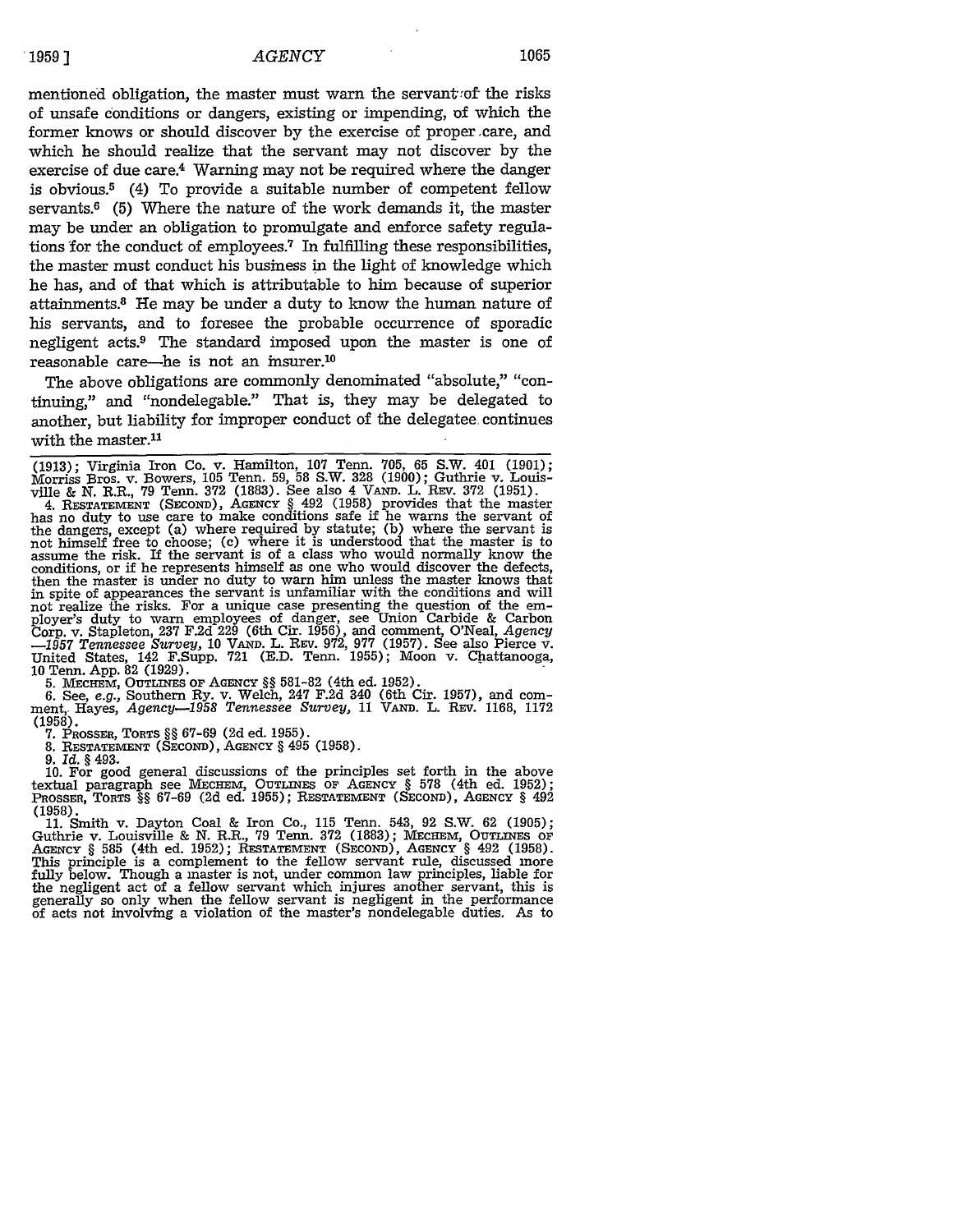By accepted doctrine, these duties are not confined to the precise period during which services are actually rendered but exist while the servant can properly be said to be acting within the scope or course of his employment, actual or "constructive." A servant in a place or vehicle in the control of the master, in which he is then required to be by reason of his employment or which has been provided for use incidental to his employment, is due the above duties. Travel to and from employment may be within the scope.12

A master who has met these obligations is not rendered liable by injuries to a servant resulting from risks "incident to the business" -those which result from no fault of the master but from the very nature of the thing to be done.13 However, the line of demarcation between such a risk and one involving a breach of the master's duty is indeed delicate.

Turning to the recent decisions, in *Overstreet v. Norman,14* a 51 year-old woman was employed by defendant as a "bean picker." Transportation was afforded her in defendant's pick-up truck. Plaintiff rode in the bed of the truck, some four feet above ground. Upon arrival at the field, an unknown party placed a bean hamper at the rear of the truck for use as a step. As plantiff stepped down, the hamper turned, she fell and suffered injuries. She sought recovery, alleging a breach of common law duty by her employer proximately resulting in her injuries;<sup>15</sup> specifically, that defendant was negligent in failing to provide her with a safe place to work and safe appliances by not providing steps for alighting from the truck. Two of the common law trinity of masters' defenses were interposed by defendantthat plaintiff had assumed the risk; and that the negligence, **if** any, was that of a fellow servant for which defendant was not responsible. There was a jury verdict for plaintiff for \$200.00.16 On appeal, this was affirmed by the middle section of the court of appeals. In a logical, well-reasoned opinion, Judge Felts adhered to the general principles set out above. He felt that since defendant was transporting plaintiff to her place of work in his truck, she was at that time "constructively" in his employment and was thus owed a duty of

these, the master is generally responsible for the injurious acts of both himself and the fellow servant. In short, a servant performing the nondelegable duties of a master is not a fellow servant within the meaning of that rule. See Virginia Iron Co. v. Hamilton, **107** Tenn. 705, **65** S.W. 401 (1901).

12. RESTATEMENT (SECOND), **AGENCY** § 497 **(1958).**

*ANN.* § **50-906 (1956)** provides that "The Workmen's Compensation Law shall not apply to: (c) **. . .** farm or agriculture laborers and employers thereof." **16.** And for her husband for approximately **\$800.00** for loss of consortium.

**<sup>13.</sup>** See MEcHEm, OUTLINES OF AGENCY § **576** (4th ed. 1952); RESTATEMENT

<sup>(</sup>SECOND), AGENCY § 499 (1958).<br>14. 314 S.W.2d 47 (Tenn. App. M.S. 1957). See also the survey of Torts,<br>this issue, 12 VAND L. REV. 1350 (1959).<br>15. Coverage under Workmen's Compensation was not alleged. TENN. Copp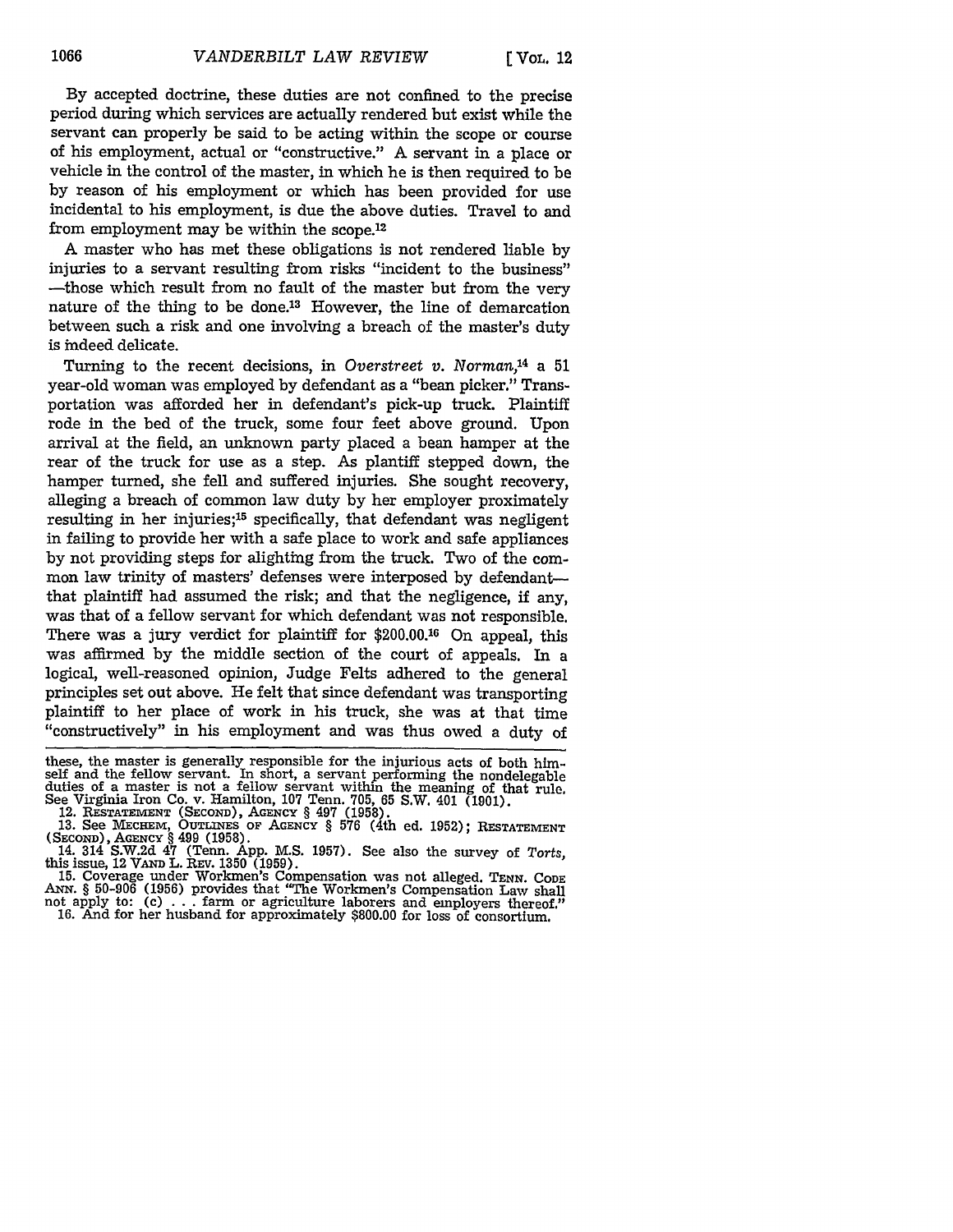due care though she had not commenced work at the moment of injury; this duty encompassed the furnishing of safe means for alighting from the truck; and, the duty being nondelegable, the fact that the act of negligence in placing the hamper may have been that of a fellow servant did not relieve defendant of responsibility.

The question of whether plaintiff had assumed the risk presented little difficulty. The preferred statement of that doctrine is:

In the absence of a statute or an agreement to the contrary, a master is not liable to a servant for harm caused by the unsafe conditions of the employment, if the servant, *with knowledge of the facts and understanding of the risks,* voluntarily enters or continues in the employment.'? (Emphasis added.)

Of course, if the risk is an obvious one, the servant may be held to have known it.<sup>18</sup> It should be noted that this doctrine rests upon a subjective state of mind, as contrasted with the objective test used to determine if the plaintiff was contributorily negligent.<sup>19</sup>

Applying these principles, it seems entirely sound to conclude that plaintiff could be found not to have known and appreciated the dangers inherent in stepping on the hamper; thus, the jury conclusion that she had not assumed the risk seems properly substainable.

Similar problems were discussed in *Armour & Co., Inc. v. Mitchell*,<sup>20</sup> by the Sixth Circuit Court of Appeals. One Mitchell was employed to "bone meat" for defendant Armour. His work necessitated that he remain in a "cooler room" where the temperatures ranged from 29 to 38 degrees, to be near a freezer room in which the temperature was 10 degrees below zero and from which cold air circulated about his feet, and to pass between the cooler room and an outside platform to assist in unloading trucks. Bronchitis and congestion of the lungs were the cumulative effects of these exposures. In an action predicated upon the theory of breach of duty by the master in failing to furnish a safe place to work, Armour defended on the grounds of assumption of risk, contributory negligence, and the bar of the Tennessee one-year statute of limitations.21 The jury found for plaintiff for \$12,000.00. In a per curiam opinion, the federal court stated that it could not be held

<sup>17.</sup> **RESTATEMENT (SECOND), AGENCY** § 521 (1958). See also Moon v. Chat-

<sup>18.</sup> Cmcinnati, N.O. & T.P. Ry. v. Brown, 158 Tenn. 75, 12 S.W.2d 381 (1928).<br>19. If a reasonably prudent servant would have learned the facts, appreciated the risks and acted accordingly, his negligence proximately contrib **OND), AGENCY** § 525 (1958). Sometimes the distinction between the two doctrines is not clearly drawn. See Urmann v. City of Nashville, 311 S.W.2d 618 (Tenn. App. M.S. 1957). 20. 262 F.2d 580 (6th Cir. 1958). 21. **TENN.** CODE ANN. **§** 28-304 (1956).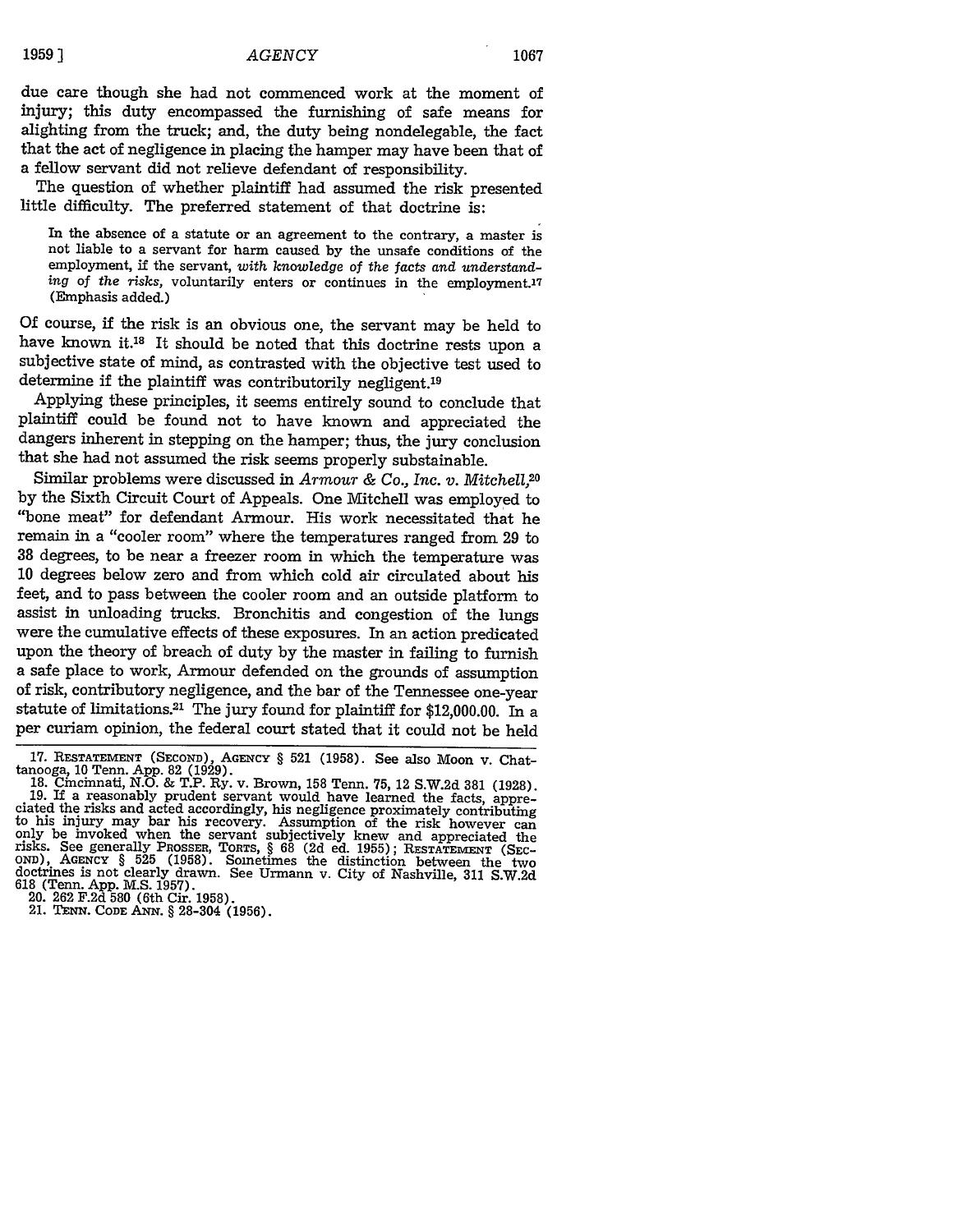as a matter of law that plaintiff either knew and appreciated the dangers of his employment so as to have assumed the risk by continuing work under these conditions; or, that a reasonably prudent person in plaintiff's position would have acted differently, so as to constitute his acts as contributory negligence. Thus, these questions being properly for the triers of fact, the jury verdict was affirmed.<sup>22</sup> The result seems both theoretically sound and socially desirable.

As for the statute of limitations, the tort was deemed a continuing one as to which the statute did not begin to run while the negligence continued or until termination of employment. This accords with Tennessee doctrine in similar cases.<sup>23</sup>

Though decided upon other principles of law,24 *Williams v. McElhaney25* contained some interesting comments upon the fellow servant rule as a defense to the master. Generally stated, that doctrine relieves a master from liability to the servant if the former has not been negligent in the selection of his servants and the plaintiff-servant, acting in the course of his employment or in connection therewith, is injured solely by a fellow servant who is performing acts not in violation of the master's nondelegable duties.28 Fellow servants within the rule are those employed by a common master in the same household or a single enterprise and who are so related in their work that, because of proximity or otherwise, there is a special risk of harm to one of them if the other is negligent.27 Though similarity of work is not the controlling test, the fact that two servants are engaged in a common employment and thrown into frequent contact with each other is a

1948); Goodall Co. v. Sartin, 141 F.2d 427 (6th Cir. 1944); Steiner v. Spencer, 24 Tenn. App. 389, 145 S.W.2d 547 (1940). See also Hutton, *Statute of Limita-*

Fig. 1. Here, 1923. TeNN. L. Rev. 278, 282 (1954).<br>24. For a full discussion of this case and the main points raised therein,<br>see the survey article on *Contracts*, this issue, 12 VAND. L. Rev. 1110 (1959).

25. 315 S.W.2d 106 (Tenn. 1958).<br>
26. Maness v. Clinchfield Coal Corp., 128 Tenn. 143, 162 S.W. 1105 (1913);<br>
Nashville, C. & St. L. Ry. v. Handman, 81 Tenn. 423 (1884); Fox v. Sandford,<br>
36 Tenn. 36 (1856); McKNNNEY, FEL and the fellow servant rule. The *Restatement* further provides that the fellow servant rule does not operate to relieve the master if the servant was coerced or deceived into serving or was too young to appreciate the risks, or was employed in violation of statute. **27. MECHEM, OUTLINES OF AGENCY § 589** (4th ed. **1952); RESTATEMENT (SEc-**

OND), **AGENCY** §§ 475-78 **(1958).**

<sup>22.</sup> Had plaintiff been found to have assumed the risk, the fact that he may have been forced to continue his employment under such conditions out of economic necessity is, by orthodox dogma, of no moment. The authorities generally agree that in such a situation the servant cannot plead economic pressure or coercion as an excusing factor, nor is the fact that the servant is obeying specific orders of the master of any avail except as it bears upon the question of realization of the risk. See **MECHEM, OUTLINES or AGENCY** § **595** (4th ed. 1952); PROSSER, TORTS, § 68 (2d ed. 1955); **RESTATEMENT (SECOND),** AGENCY § 523 (1958). 23. See, e.g., Hercules Powder Co. v. Bannister, 171 F.2d 262 (6th Cir.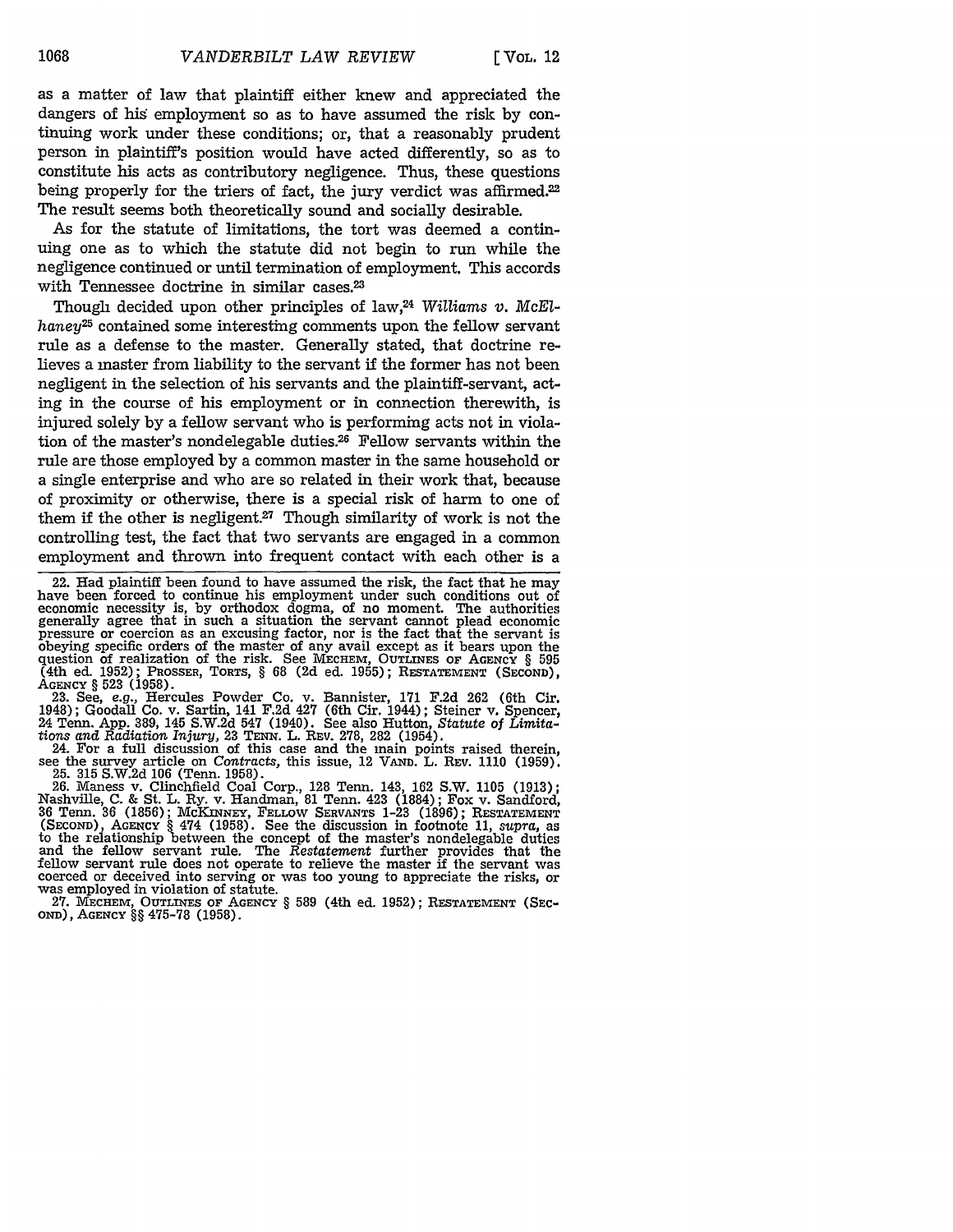significant factor in determining the relationship. $28$  Tennessee follows the minority restriction that the rule does not apply when the negligence is that of a vice principal or a superior servant, *i.e.,* one who is charged **by** the master with the performance of his common law duties towards the plaintiff-servant.29

These principles were reiterated **by** Justice Burnett of the supreme court in the *Williams* case. He deemed it "entirely inferable" that the rule did not apply where the plaintiff, employed as a carpenter, was knocked from a truck **by** overhanging wires due to the negligent driving of another servant of defendant, an ordinary laborer. Primary emphasis was placed upon the fact that the two servants were not engaged in a common employment and their contact with each other was infrequent and unnecessary.

#### *B. Statutory Modiftcations*

It is common knowledge that such statutes as employer's liability and workmen's compensation acts have abolished or modified the common law defenses available to the master in many such cases. Therefore, the essential issue often becomes the extent to which a statute is applicable. In *Cincinnati, N.O. & T.P. R.R. v. Underwood,30* a question was presented as to coverage under the Federal Employer's Liability Act.3' There, plaintiff Underwood suffered skin irritations from being near or in contact with creosote and other chemicals used on railroad ties. After unsuccessful medical treatment, this developed into contact dermatitis. Knowing of the plaintiff's condition, the railroad required him to return to work under the same conditions without any protective clothing or other safety devices to protect him against renewal and aggravation of his injuries. In a suit under the act, the jury awarded Underwood \$18,000.00 in damages. This was affirmed by the federal court of appeals. It was deemed settled law that coverage under the act is not limited to injuries resulting from accidents, but includes occupational diseases such as silicosis and contact dermatitis. $32$  The defendant breached its duty to furnish a safe

29. See Marshall v. South Pittsburgh Lumber & Coal Co., 164 Tenn. 267, 47 S.W.2d 553 (1931); Allen v. Chamberlain, 134 Tenn. 438, 183 S.W. 1034 (1915); Smith v. Dayton Coal & Iron Co., 115 Tenn. 543, 92 S.W. 62 (1905); Louisville & N. R.R. v. Dillard, 114 Tenn. 240, 86 S.W. 313 (1904); Ohio River & C. Ry. v. Edwards, 111 Tenn. 31, **76** S.W. 897 (1903); Chattanooga Elec. Ry. v. Lawson, 101 Tenn. 406, 47 S.W. 489 (1898); Allen v. Goodwin, 92 Tenn. 385, 21 S.W. 760 (1893); Urmann v. Nashville, 311 S.W.2d 618 (Tenn. App. **M.S.** 1957); Pikeville Fuel Co. v. Marsh, 34 Tenn. App. 82, 232 S.W. 2d 789 (1948); 4 **VAND.**

L. REV. 713 (1951).<br>
30. 262 F.2d 375 (6th Cir. 1958).<br>
31. 35 Stat. 65 (1908), 45 U.S.C. §§ 51-60 (1952).<br>
32. E.g., Urie v. Thompson, 337 U.S. 163 (1949) (silicosis); Young v. Penn-<br>
sylvania R.R., 197 F.2d 727 (2d Cir.

<sup>28.</sup> See, *e.g.,* Louisville & N. R.R. v. Dillard, 114 Tenn. 240, 86 S.W. 313 (1904).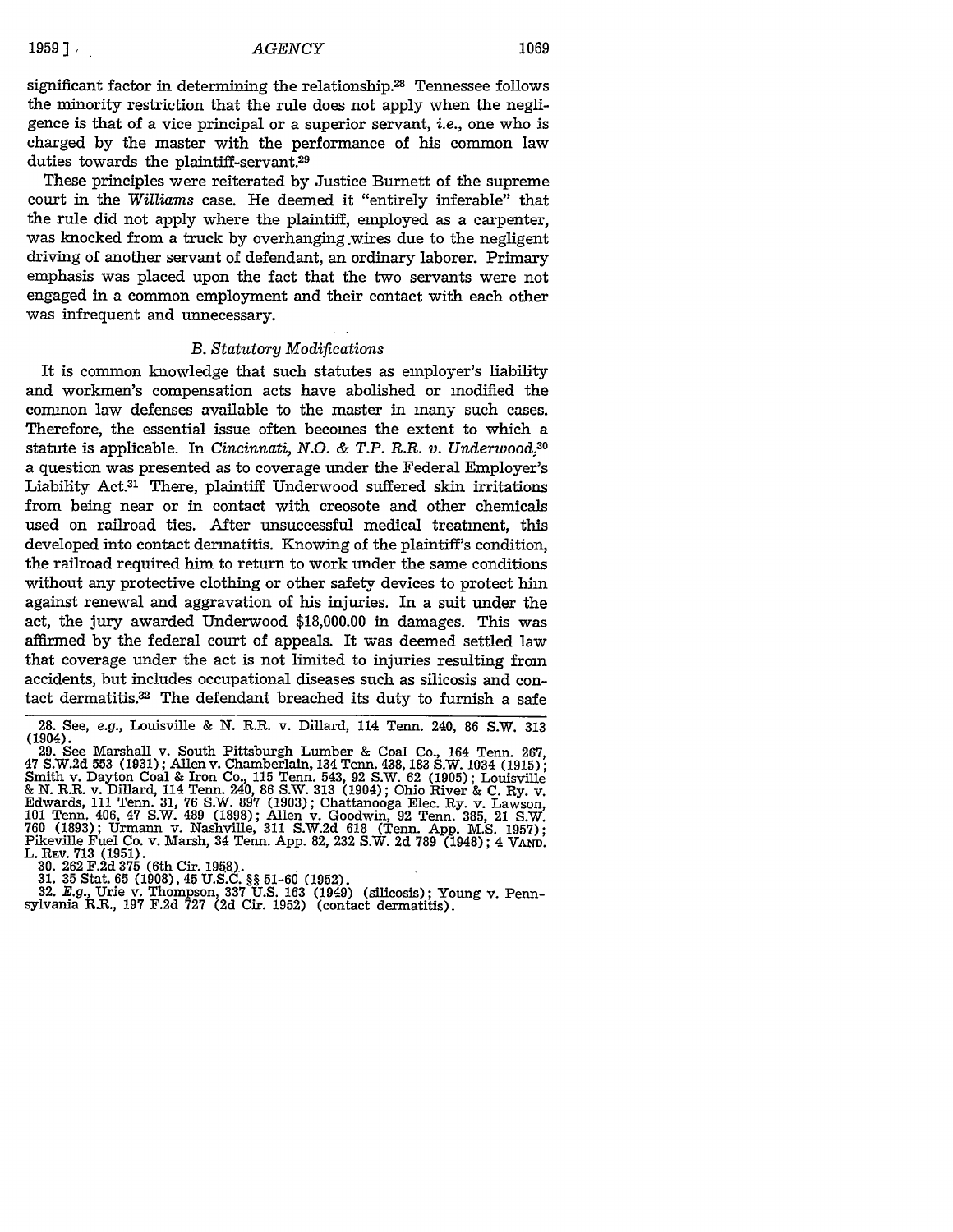place to work and proper equipment.<sup>33</sup> Although the opinion does not indicate the nature of the defenses raised by the railroad, assumption of the risk by the plaintiff is no longer a defense to the employer in such a suit.<sup>34</sup> And, though contributory negligence of the plaintiff could result in a diminution of damages recoverable by him on a comparative negligence basis,<sup>35</sup> the Supreme Court of the United States has recently indicated its strong convictions that such issues should be tried by the jury,<sup>36</sup> and a jury verdict should be upheld if there is any substantial evidence to support it.

### **II.** RESPONDEAT SUPERIOR

#### *A. Servant and Subservant*

The case of *Doane Agricultural Service v. Coleman*,<sup>37</sup> decided by the federal appellate court, presents some extremely interesting questions of agency law. The opinion evokes discussion of the principles of respondeat superior, subagency and subservice, and the distinctions between independent contractors and servants. The complex factual situation will be set out in some detail before analysis is attempted.

Hughes, the owner of a stock farm, entered into a contract with Doane Agricultural Service, a corporation, for management of the farm operations. By this agreement, Doane was given the right to hire and fire all employees and to supervise their work; to collect all revenues and pay all expenses; to determine all matters of crop growth, soil conservation, soil and crop rotation and similar problems; to make plans for the maintenance, repair and removal of buildings, subject to approval by the owner, Hughes. Doane was to receive a monthly fee. Wages of employees were to be paid out of the farm's bank account by checks drawn by an employee of Doane. Doane was obliged to report periodically upon the progress of the work and condition of the farm. The overall plan of operation was to be submitted to Hughes for his approval. The contract further provided that it was not to be the whole agreement between the parties but was to serve only as a broad general outline of their understandings.

Guarr was the farm manager. It was found that he had been em-

**37.** 254 F.2d 40 (6th Cir. 1958).

**<sup>33.</sup>** See Thurmer v. Southern Ry., 293 S.W.2d 600 (Tenn. App. E.S. **1956);** O'Neal, *Agency-1957 Tennessee Survey,* 10 VAm. L. **REV.** 973, 976 (1957). Also, Southern Ry. v. Welch, 247 F.2d 340 (6th Cir. 1957).

**<sup>34. 53</sup> Stat. 1404 (1939), 45 U.S.C. § 54 (1952). See Thomas v. Union Ry.,** 216 F.2d 18 (6th Cir. 1954).

**<sup>35. 35</sup>** Stat. 66 (1908), 45 U.S.C. § **53** (1952). **36.** Rodgers v. Missouri Pac. R.R., 352 U.S. 500 (1956). See also Osborne v. Nashville, 182 Tenn. 197, 185 S.W.2d **510** (1944); LaFollette Coal, Iron & Ry. Co. v. Minton, **117** Tenn. 415, 101 S.W. 178 (1906) (questions of negligence and contributory negligence are for the jury unless evidence is susceptible of only one fair inference).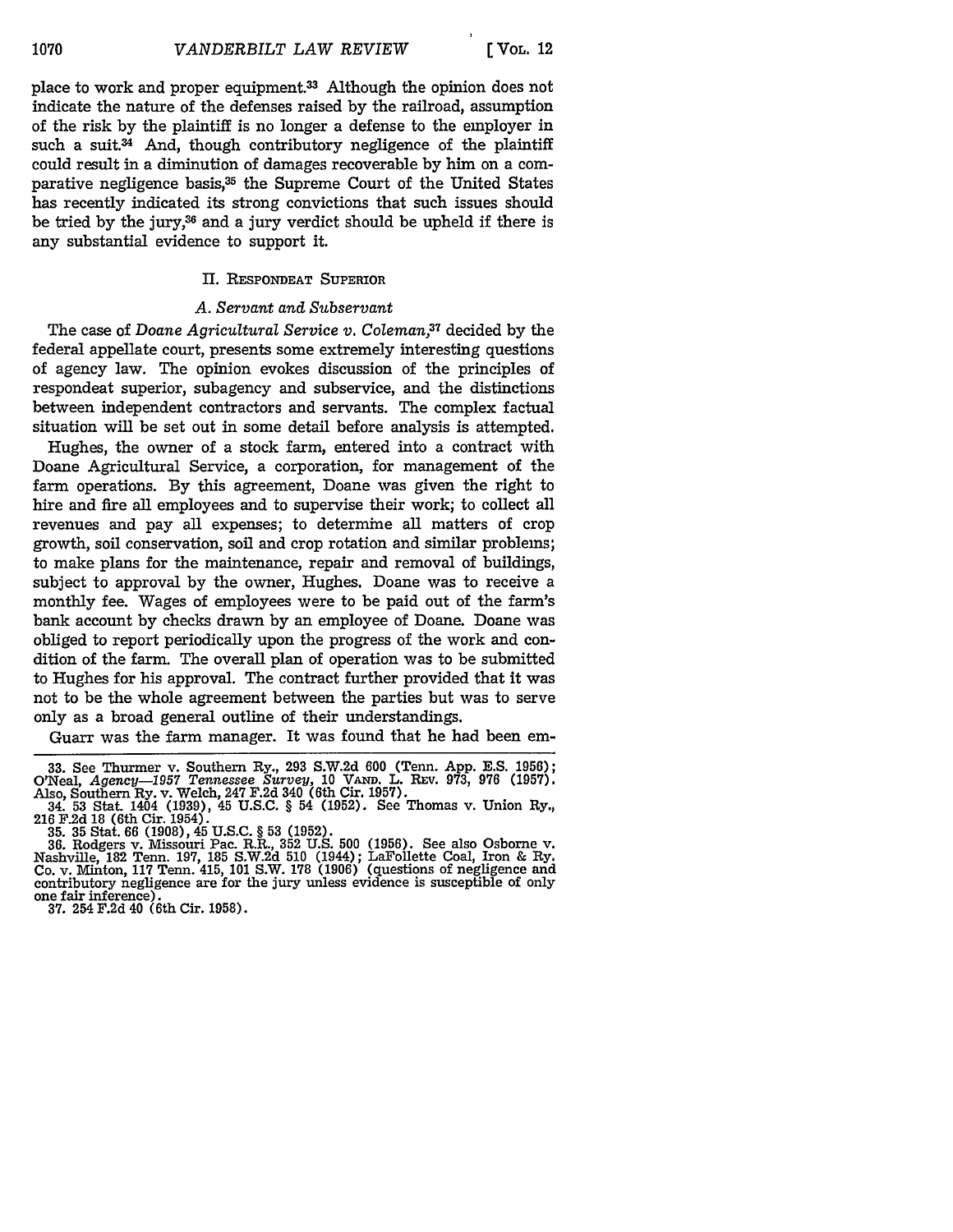ployed by Doane and this subsequently approved by Hughes. Mitchell was a farm hand who had been originally employed by Hughes and retained by Doane.

Guarr contracted with one Blaylock, an independent contractor,<sup>38</sup> to bale hay; the latter's employee, Coleman, was sent to perform the job. While Coleman was on a tractor engaged in baling, Guarr decided that the bales were not being properly formed and ordered Coleman to make adjustments and Mitchell, a man inexperienced in tractor operation, to run the machine. Coleman complied and while making the necessary mechanical adjustments suffered the loss of his right arm. Though there was some dispute as to how this came about, the jury found that this was through the negligence of Mitchell, apparently in failing to disengage the tractor clutch at the proper time.

Upon these facts, Coleman sought recovery both from Doane on the theory that it was responsible for the negligence of Guarr and Mitchell and from Hughes alleging him to be responsible for the acts of Doane and its employees "under the law of agency."<sup>39</sup> Hughes and Doane defended on the grounds of contributory negligence, assumption of risk, and that Coleman's injury was caused by the negligence of a fellow servant. There was a jury verdict for Coleman which on appeal was affirmed.

The defenses raised may be disposed of in short fashion. The fellow servant rule is not applicable. Coleman was an employee of Blaylock, the independent contractor, while Guarr and Mitchell were the servants of either Doane or Hughes or both. There was no common master.40 There was no indication that Blaylock had any control whatsoever over Mitchell. And it seems reasonable to conclude that Coleman had no actual knowledge or appreciation of the risk of injury since he had requested Mitchell to disengage the clutch on the machine and had no indication that Mitchell would not comply with this request. Therefore, Coleman could be found not to have assumed the risk. As for contributory negligence, there was evidence to support the jury verdict that Coleman had not been lacking in due care.

More difficult questions are presented by the attempt to resolve the interrelationship of the parties. Under what theories of agency can Hughes, Doane, or both be deemed liable to the injured third party, Coleman?

First, as to the relationship of Doane to Guarr and Mitchell. Doane employed them to perform services on the farm. Their physical conduct was subject to a right of control possessed by Doane. The rela-

<sup>38.</sup> This fact was not in dispute. **39.** Instant case at 42.

<sup>40.</sup> See discussion of the fellow servant rule above in connection with the *Williams* case.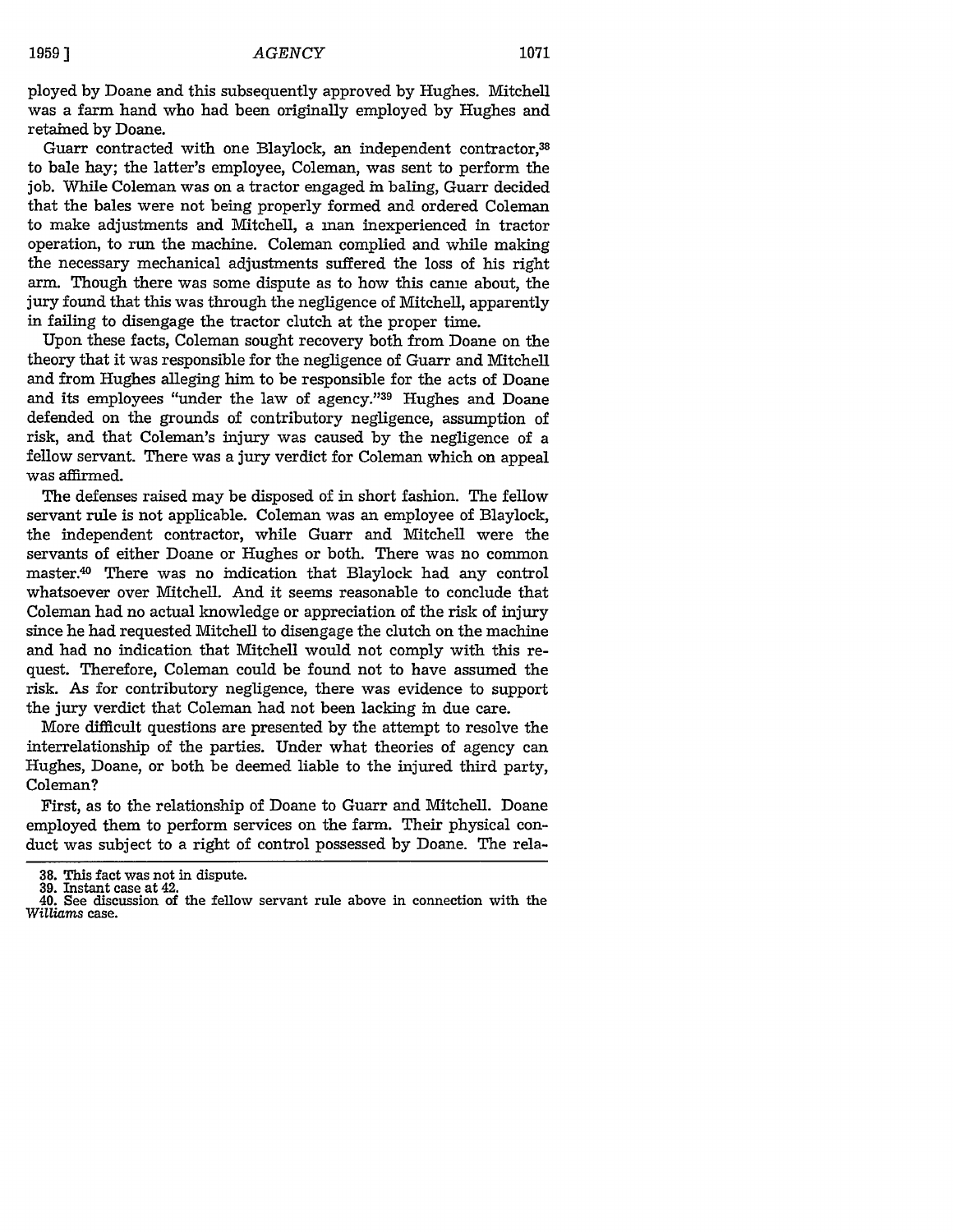tionship of master and servant is applicable.41 By principles settled for over 250 years, the doctrine of respondeat superior would render Doane liable for the torts of Guarr and Mitchell committed within their course of employment.<sup>42</sup> The acts of the latter were of the nature which they were employed to perform, they occurred within authorized time and space limits, and they were actuated by a purpose to serve the master. They seem clearly within the scope of employment.<sup>43</sup> Thus, nothing else appearing, it seems quite correct to hold Doane liable to Coleman under the doctrine of respondeat superior.

Of what effect is the agreement between Hughes and Doane? If it created the relationship of principal-independent contractor, orthodox doctrine has it that the principal, Hughes, would not be liable to third persons for harm resulting from the conduct of the independent con- $\frac{1}{1}$  tractor. Doane, or its servants.<sup>44</sup> On the other hand, if the relationship created be said to be that of master and servant<sup>45</sup> two questions arise: (1) conceding Guarr and Mitchell to be servants of Doane, can Hughes as master of Doane be responsible to Coleman for their acts? (2) if so, can Doane also be held? The court gave an affirmative answer to both questions. As will be pointed out, such a result seems theoretically sound only if the following line of reasoning is employed: Doane was the servant of Hughes; Guarr and Mitchell were subservants, whose tortious acts within the scope of their employment bind both Doane and Hughes under the doctrine of respondeat superior. Assuming the

42. See Howard v. Haven, 198 Tenn. **572, 281** S.W.2d 480 (1954); National Life & Acc. Ins. Co. v. Morrison, 179 Tenn. 29, 162 S.W.2d 501 (1941); FERSON, PRINCIPLES OF AGENCY § 25 (1954); MECHEM, OUTLINES OF AGENCY § 349 (4th ed. **1952); RESTATEMENT** (SECOND), **AGENCY** §§ **216, 219.** See also Comment,

24 **TENN.** L. REV. 241 **(1956).** 43. For a discussion of the concept "scope of employment," see **RESTATE-MENT (SECOND), AGENCY** §§ 228-29 **(1958).** See also Southern Ry. v. Jones, 228 **F.2d 203** (6th Cir. **1955);** Anderson v. Covert, **193** Tenn. 238, 245 **S.W.2d 770 (1952);** Terry v. Burford, **131** Tenn. 451, 468, **175** S.W. **538** (1914); 22 **TENN.** L. **REV. 558 (1952);** 12 TENN. L. **REV. 305** (1934).

44. **FERSON, PRINCIPLES OF AGENCY** § 34 (1954); **RESTATEMENT (SECOND), AGENCY** §§ 2, 250 **(1958);** Harper, *The Basis of the Immunity of an Employer of an Independent Contractor,* 10 **IND.** L.J. 494, 499 (1935). See also National Life & Ace. Ins. Co. v. Morrison, **179** Tenn. 29, 162 S.W.2d 501 (1941); Knight v. Hawkins, 26 Tenn. App. 448, **173** S.W.2d 163 (1941).

45. That a corporation such as Doane might properly be designated a "servant," see **RESTATEMENT (SECOND), AGENCY** § 14(m) and Explanatory Notes thereto.

**<sup>41.</sup> RESTATEMENT (SECOND), AGENCY** § 2 **(1958) provides: "A** servant is an agent employed by a master to perform service in his affairs whose physical conduct in the performance of the service is controlled or is subject to the right **to** control by the master." See also **MEcHEM,** OuTNEs **OF AGENCY** § 13 (4th ed. 1952). It is settled in Tennessee that this right to control physical actions is the primary factor creating the relationship of master and servant. See Barker v. Curtis, 199 Tenn. 413, 287 S.W.2d 43 (1955); D. M. Rose & Co. v. Snyder, **185** Tenn. 499, 206 S.W.2d **897** (1947); Mayberry v. Boan Air Chem. Co., 160 Tenn. 459, 26 S.W.2d 148 (1929); Gulf Ref. Co. v. Huffman & Weakley, **155** Tenn. 580, 297 S.W. 199 (1927); Finley v. Keisling, **151** Tenn. 464, **270** S.W. 629 (1924).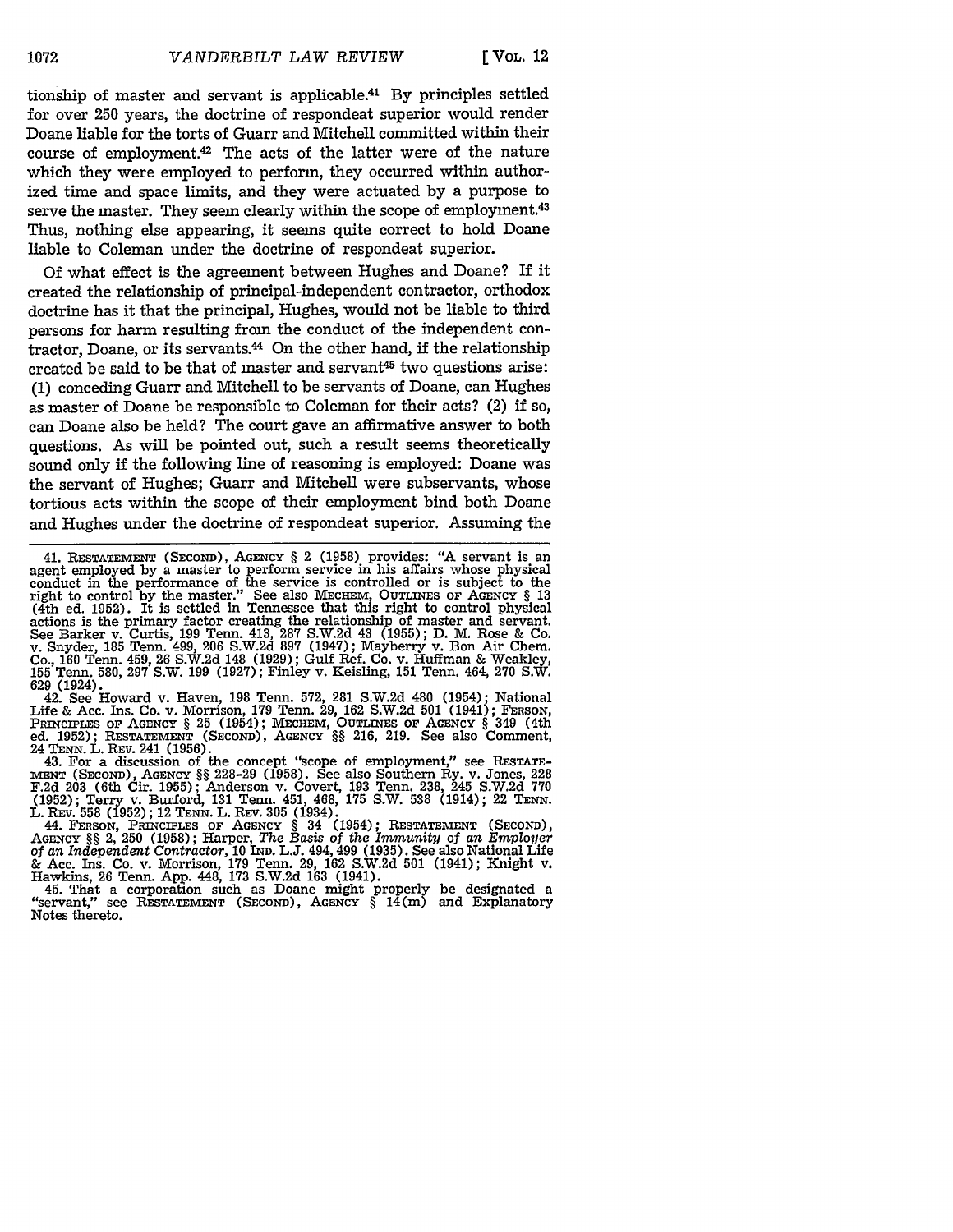soundness of the ultimate result, inquiry will be made as to whether the facts support the above rationale.

An independent contractor is one who contracts to do something for another but who is not subject to the right of control by that other with respect to his physical conduct in the performance of the undertaking, as is a servant. Unlike the servant, the independent contractor is engaged in an enterprise of his own. Recalling the provisions of the above contract and the "practical construction" thereof by the parties, the following factors tend to indicate that Doane was an independent contractor: Doane had rather broad supervisory powers as to hiring and firing of employees, supervision of work, collection of revenues and making of disbursements, and in dealing with crops. This indicates freedom from the control of Hughes. Too, Doane was engaged in the distinct business of farm management and could be considered a specialist which operated without detailed supervision. The composite operation of Doane would seem to require certain precise skills. There was no agreement that the work could not be delegated by Doane.

Conversely, certain factors weigh towards the designation of Doane as a servant. For example, Hughes specifically reserved the right to control decisions as to maintenance, repair and removal of buildings by requiring that Doane report back to him as to such undertakings; Doane was required to make periodic reports as to the progress of the work and condition of the farm; and the overall plan of operation was subject to Hughes' approval. The fact that the contract was, by its terms, not the complete agreement between the parties would tend to indicate the retention of certain powers by Hughes. Though the facts are unclear as to which party supplied the instrumentalities of work, the locus was the farm of Hughes. That the period of employment and termination thereof were left unsettled indicates a reservation of power in Hughes to terminate the employment at any time. The fact that Doane was to be paid on a monthly basis lends some further support to the servant classification. And the work could be deemed part of a regular business of Hughes. Certainly, employment was in one specific area.46

<sup>46.</sup> For general discussion of the concept independent contractor and the distinction between that status and servant, see FERSON, PRINCIPLES OF **AGENCY § 39** (1954); **MECHEM,** OUTLINES OF AGENCY **§§** 427-31 (4th ed. 1952); RESTATE-**MENT** (SECOND), AGENCY **§§** 2, 220 (1958); O'Neal, *Agency-956 Tennessee Survey,* <sup>9</sup>**VAND.** L. REV. 918, 922 (1956); Ferson, *Agency-1954 Tennessee Survey,* **7** VAND. L. REV. 749, **752** (1954). See also Bowaters So. Paper Co. v. Brown, **253** F.2d 631 (6th Cir. 1958); Bush Bros. v. Hickey, 223 F.2d 425 (6th Cir. 1955); Terry v. Memphis Stone & Gravel Co., 222 F.2d 652 (6th Cir. 1955); Kamarad v. Parkes, 201 Tenn. 566, 300 S.W.2d 922 (1957); Barker v. Curtis, 199 Tenn. 413, 287 S.W.2d 43 (1955); Weeks v. McConnell, 196 Tenn. 110, 264 S.W.2d 573 (1953); Brademeyer v. Chickasaw Bldg. Co., 190 Tenn. 239, 229 S.W.2d **323** (1950); D. M. Rose & Co. v. Snyder, 185 Tenn. 499, 206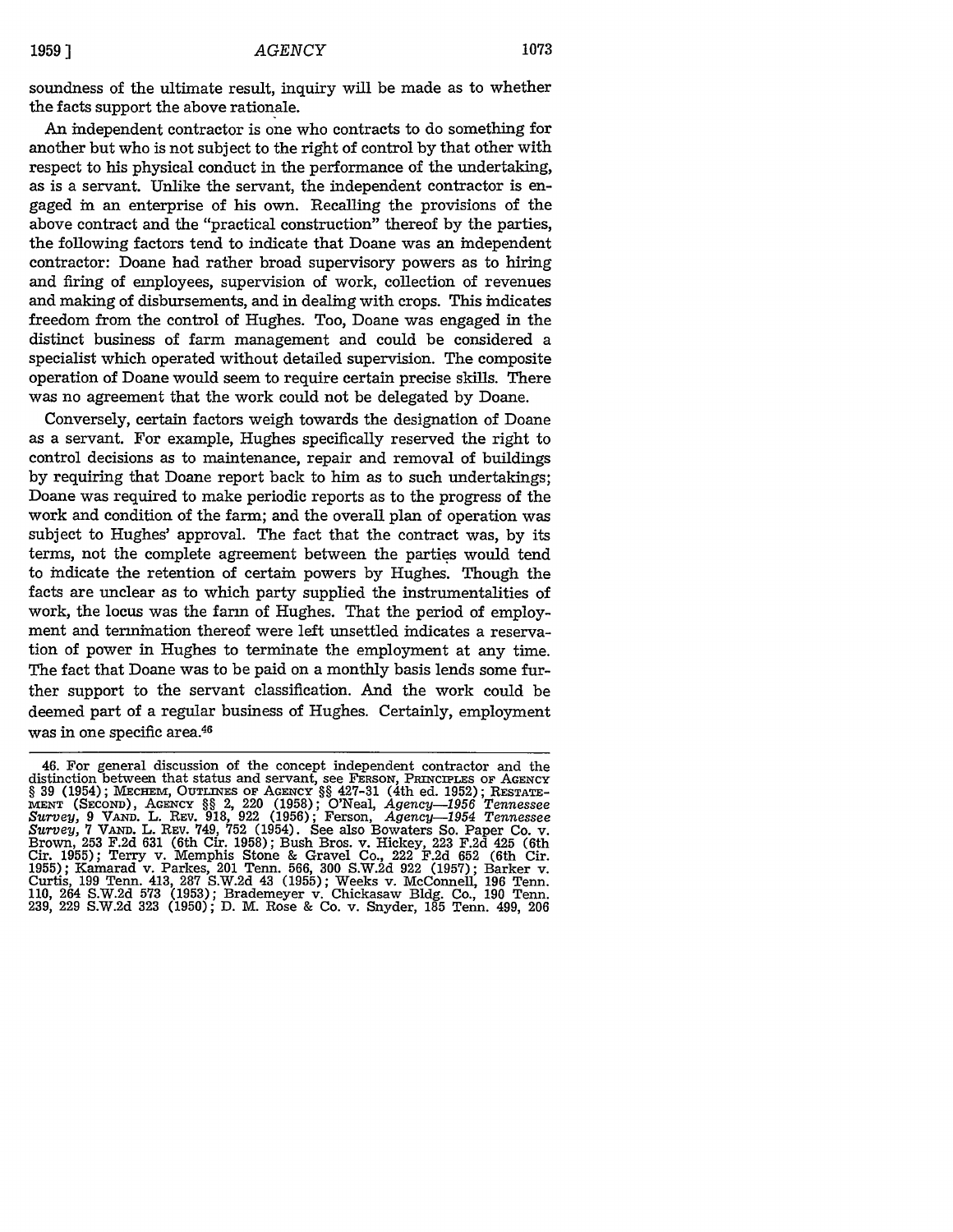The general view is that the triers of fact are to consider and balance such factors and determine the nature of the relationship. As the circumstances of this case clearly demonstrate, such questions are not susceptible of automatic, slide rule type treatment. The process is more complex. By finding Hughes liable to Coleman, the triers to be theoretically sound must have found their mental scales more heavily weighted towards designation of Hughes as master of Doane. The facts are capable of supporting such a conclusion, and if the precarious assumption is made that the jury employed the above rationale in arriving at the result, it seems a proper one.

Determination of the relationship of Guarr and Mitchell to Hughes necessitates a consideration of the principles of subagency and subservice. This area of agency is much confused, both in Tennessee and elsewhere. Only in the second edition of the *Restatement of Agency,* published in 1958, did the American Law Institute discuss the concept of subservice. In the opinion of the writer, the *Restatement* (Second) presents a clear and accurate analysis of these principles, and its viewpoint is adopted and relied upon in the ensuing discussion.

When an agent is authorized to appoint someone to act solely on account of the principal and thereafter the appointee is not to be the representative of the agent but the principal, the sounder view is that the relationship of *subagency* is not created, although this term is commonly and confusingly misapplied.<sup>47</sup> In such a situation, the appointing agent would not be responsible for the acts of the appointee. Rather, the relationship of principal and agent exists between the principal and the appointee, and the usual results of that relationship flow therefrom. However, if the appointing agent is to perform an act, and may do so either by himself or through another, and the appointee of the agent is doing the act both on account of the principal and as agent of the appointing agent, then the appointee is properly designated a *subagent.48* A subagent by this definition may bind the principal in his relationships with third parties as if the agent had performed the act; and since the subagent is also the agent of the appointing agent, he may also bind the latter by acts within the scope of his employment which adversely affect third parties.49 If the sub-

<sup>1</sup>47. The Tennessee cases, though somewhat unclear, tend to misapply the term in this manner. See, e.g., Strong v. Stewart & Bros., 56 Tenn. 108, 148 (1872) ("[T]he agent is not responsible for the acts or omissions of the substitute [subagent], but the subagent would himself be directly responsible to the principal .... **.");** Campbell & Co. v. Reeves & Breman, 40 Tenn. 226 (1859); Armstrong v. Bowman, 21 Tenn. **App. 673,** 115 S.W.2d 229 (1937). 48. **RESTATEMENT (SECOND),** AGENCY § 5 (1958) and Explanatory Notes

thereto. See also MEcHEM, **OUTLINES OF AGENCY** § **79** (4th ed. **1952).** 49. **RESTATEMENT (SEcoND), AGENCY** §§ 142, **362 (1958).**

S.W.2d 897 (1947); Chapman v. Evans, 37 Tenn. App. 166, 261 S.W.2d **132** (1953).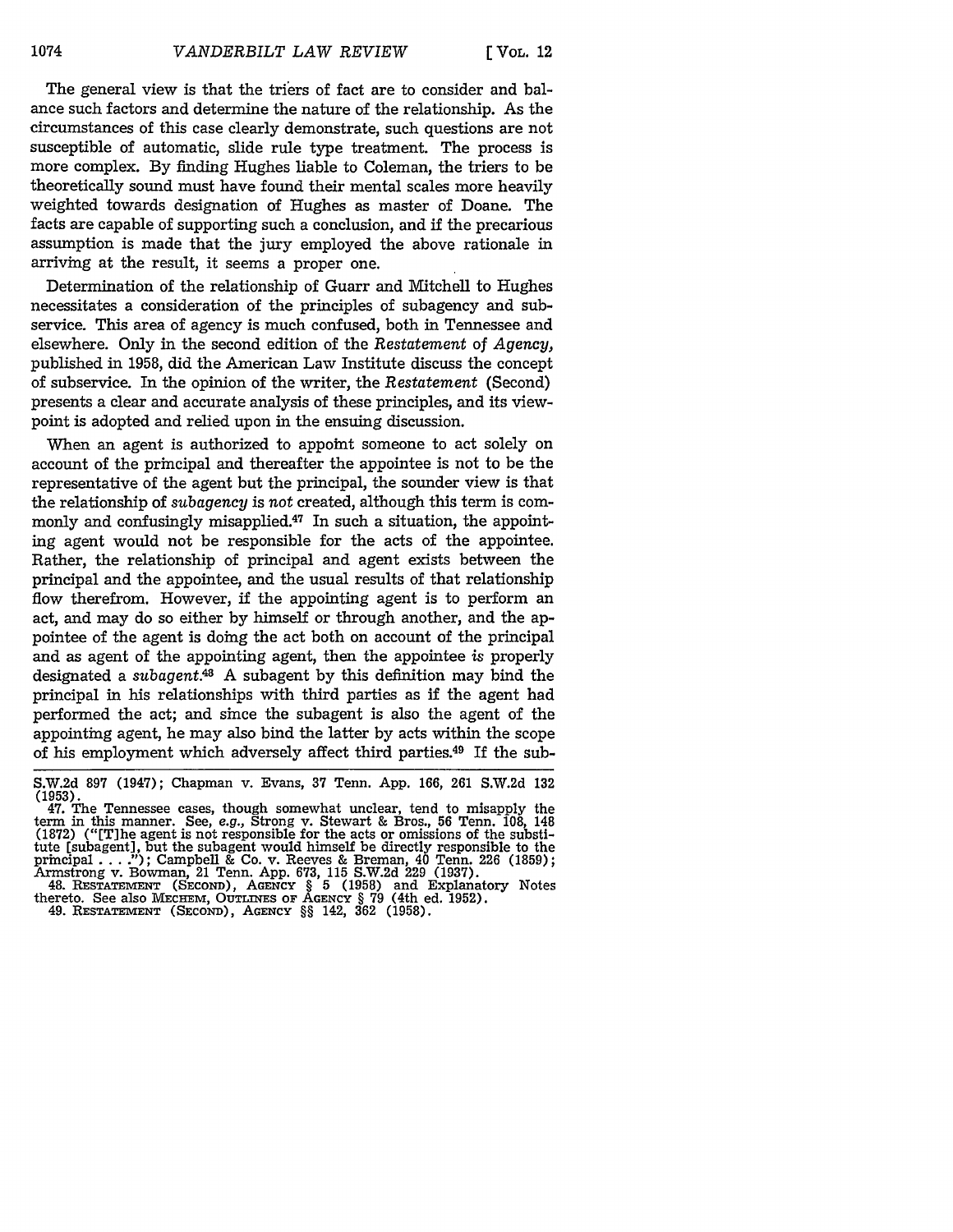#### *AGENCY*

1075

agent is also under the control of the agent and the principal as to his physical conduct, he can then be denominated a servant as to the agent and a subservant as to the principal, both of whom would then be masters. Though some conceptual difficulty arises out of such a designation when the "control" test is confronted (how can two masters control the same act of one person at the same time?), the *Restatement* (Second) provides for such a classification in the following language:

5(e). The situations in which there may be a subservant relation are relatively rare but may exist where a person is paid by the piece or **job** and is allowed by the master to select assistants at his own expense, it being understood that the servant is to direct the conduct of the subservant who is to be subject also to the superior power of control which the master may exercise. If this superior control is not exercised, both the master and the servant are liable to third persons for torts of the subservant within the scope of employment for which the servant is indemnitor to the master. For this purpose, both are masters of the subservant.

**5(f).** A subservant committing a tort in the scope of employment subjects both his employer and the latter's master to liability, his employer having a right of indemnity against him and a duty of indemnity in favor of the master of both of them. $50$ 

Applying these principles to the facts, it is felt that the result reached is consistent only with the designation of Guarr and Mitchell as servants of Doane and subservants of Hughes. Although there is a deviation from the principles of 5 (e) above to the extent that Doane was not paid "by the piece or job," and did not select these assistants "at his own expense," these factors seem not to be mandatory, but serve only as indicia of the relationship. The court concerned itself primarily with the control reserved by Hughes and Doane, and this seems to be the basic test.

While no issue is taken with the ultimate result reached by the court, it is submitted that the above is the only proper rationale upon which liability of both Hughes and Doane to Coleman can be predicated. Unfortunately, the court beclouds its logic by the use of ambignous and imprecise language. One faced with a similar problem would not be assisted to any great degree by knowing that Doane was held liable because "a principal does for himself what he does through another,"51 or that Hughes was responsible "under the law of agency."<sup>52</sup> Too, the court contradicted itself on one point. Doane had urged the principle that "an agent has no responsibility for the acts

**<sup>50.</sup>** See also *id. §§* 362, 406; MEcHEm, OUTLINEs OF **AGENCY** § 444 (4th ed. 1952); Seavey, *Subagents and Subservants,* 68 HARv. L. REv. 658 (1955).

**<sup>51.</sup>** Instant case at 43, citing Gulf Refining Co. v. Huffman & Weakley, 155 Tenn. 580, 297 S.W. 199 (1927). 52. Instant case at 42.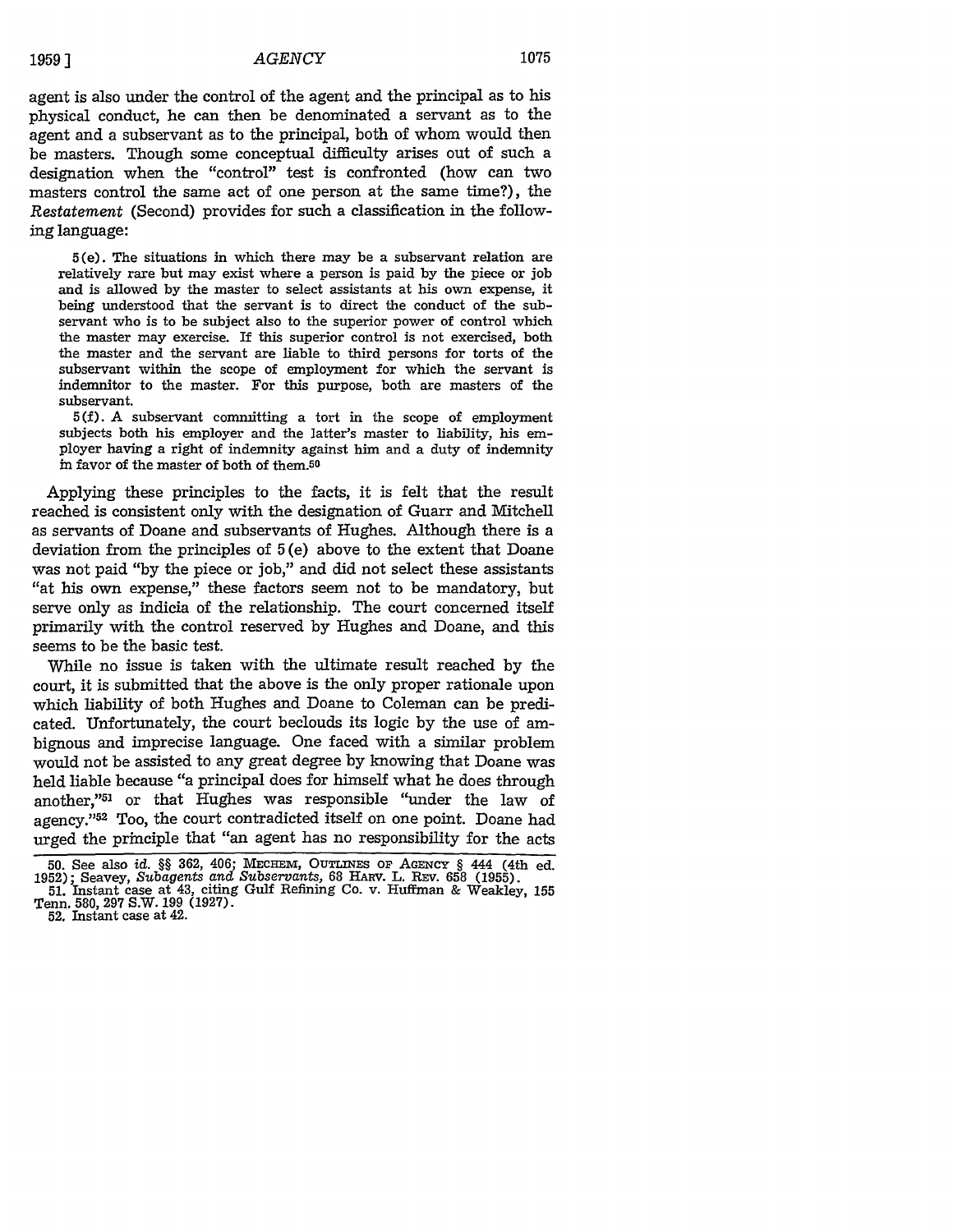of subagents."<sup>53</sup> As has been mentioned, this is incorrect if the relationship of subagency, properly defined, is present. However, to circumvent Doane's contention, the court stated that *since* Guarr and Mitchell were not *subagents,* then both Hughes and Doane could be held. But the court righted (and contradicted) itself near the end of the opinion when it stated:

Our views are supported **by** Sec. **362** of the Restatement of the Law of Agency: "An agent is liable to third persons for the conduct of sub-agents and of his servants under the same conditions which make a principal liable for the conduct of an agent or servant." In its comment under that section the American Law Institute states:

(a) "For some purposes, a sub-agent is an agent of the principal, since he acts on the principal's account and is subject to his ultimate control in the performance of acts done for him. He is also, however, an agent of the agent and subjects the latter to liability within the sphere of activity in which he is authorized to act in accordance with the rules dealing with the liability of the principal for the conduct of an agent stated in Sec. 212-219.

**"(b)** An agent employing a servant upon the principal's affairs is subject to the liability for the conduct of such a servant to the same extent as is any master."54

One moral to be learned from this case has been admirably expressed **by** the eminent Professor Seavey:

Words are the tools of lawyers. They should be clean and polished. Ambiguity makes them ineffective to convey the intended thought. Unfortunately, the literature of agency is filled with terms which are used in a variety of senses.<sup>55</sup>

It is imperative that opinions in this complicated and confusing area of the law of agency be expressed in taut and precise language. In the present opinion the court has failed in this.

### *B. Sheriff's Liability for Acts of Deputies*

In *State ex rel. Coffelt v. Hartford* Acc. & *Indem. Co.,5 <sup>6</sup>*a sheriff and his sureties were sued for compensatory and punitive damages resulting from the infliction of gunshot wounds upon plaintiff's minor son by two deputies as the boy was fleeing from an arrest attempted for a breach of peace threatened in the presence of the deputies. Two questions relating to the law of agency were presented: (1) Can a sheriff be vicariously liable for the wrongful acts of his deputies? (2) If so, may he be made to respond in punitive as well as compensatory

<sup>53.</sup> *Id.* at 44.

<sup>54.</sup> *Id.* at 45.

<sup>55.</sup> RESTATEMENT **(SECOND),** AGENCY, Explanatory Notes § 5 **(1958).**

**<sup>56.</sup>** 314 S.W.2d 161 (Tenn. App. M.S. 1958). See also the survey of *Torts,* this issue, 12 VAND. L. REV. **1350** (1959).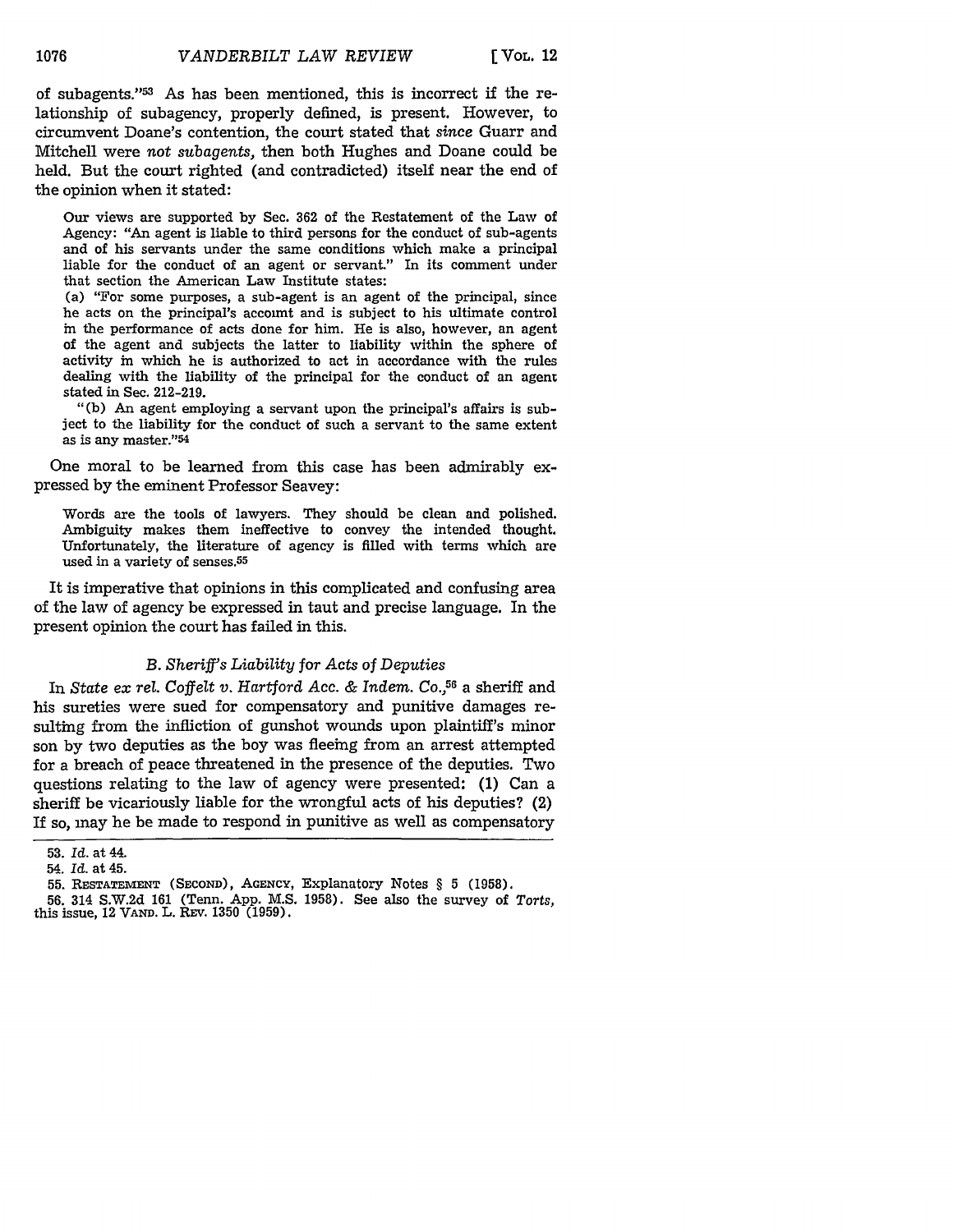damages? Felts, **J.,** speaking for the middle section of the court of appeals, answered both questions affirmatively.

As to both propositions, the Tennessee law seems well-settled and requires little comment. A sheriff may be held liable for injuries to third persons arising from the misconduct of his deputies in the course of their official duties "under the law of agency."57 Several Tennessee cases have stated that this common law principle applies only where the acts of the deputies were "by virtue of the office" and not merely "under color of office."<sup>58</sup> Judge Felts said that this distinction is immaterial and that the sheriff's liability may be predicated upon either basis wherever section 8-1920 of the Temiessee Code<sup>59</sup> is applicable. That section provides:

Every official bond executed under this Code is obligatory on the principal and sureties thereon-

**(3)** For the use and benefit of every person who is injured, as *well by any wrongful act committed under* color *of his* office as by the failure to perform, or the improper or neglectful performance, of the duties imposed by law. (Emphasis added.)

His position is supported by two previous opinions of the middle section.<sup>60</sup> However, it should be noted that the most recent pronouncement of the supreme court relating to this point leaves it somewhat unclear as to whether this interpretation is completely accepted.<sup>61</sup> In any event, the distinction was not controlling, the acts of the deputies in shooting at the fleeing misdemeanant being deemed *virtute officii.*

As to the second question, several Tennessee cases have held that in a proper case a principal may be made to respond in punitive damages for the wrongful acts of his agent "done with a bad motive and in disregard of social obligations, or where there is negligence so gross as to amount to positive misconduct."62

57. Criticism of the imprecision inherent in this vague phrase is had in the textual discussion of the Coleman case. Principal Tennessee cases discussing the sheriff's liability are Jones v. State for Use of Coffey, 194, Tenn. 534, **<sup>253</sup>** S.W.2d 740 (1952); State *ex rel*. Blanchard v. Fisher, 193 Tenn. 147, 245 S.W.2d 179 (1951); Stephens v. Hinds, 183 Tenn. 652, 194 S.W.2d 483 (1946); Ivy v. Osborne, 152 Tenn. 470, 279 S.W. 384 (1925). See also 22 TENN. L **(1953);** Comment, 21 **TENN.** L. **REV. 306, 312 (1950).**

**58.** *E.g.,* the Fisher and *Ivy* cases, supra note **57.**

59. **TENN. CODE ANN. §** 8-1920 **(1956).** 60. Marable v. State *ex rel.* Wackernie, 32 Tenn. App. 238, 222 S.W.2d 234 (1949); State *ex rel.* Harbin v. Dunn, 39 Tenn. App. 190, 282 S.W.2d 203 (1943) (Felts, J.).

61. In Jones v. State for Use of Coffey, 194 Tenn. 534, 539, 253 S.W.2d 740 (1952), the Supreme Court indicates that the common law distinctions between acts "by virtue of the office" and acts "under color of office" is a except "in certain cases" where the sheriff and his sureties would be liable if the deputy was acting "under color of office." No amplification of the nature of these "certain cases" was had.

62. Knoxville Traction Co. v. Lane, 103 Tenn. 376, 389, 53 S.W. **557** (1899). For a discussion of the situations where the master may be liable in punitive